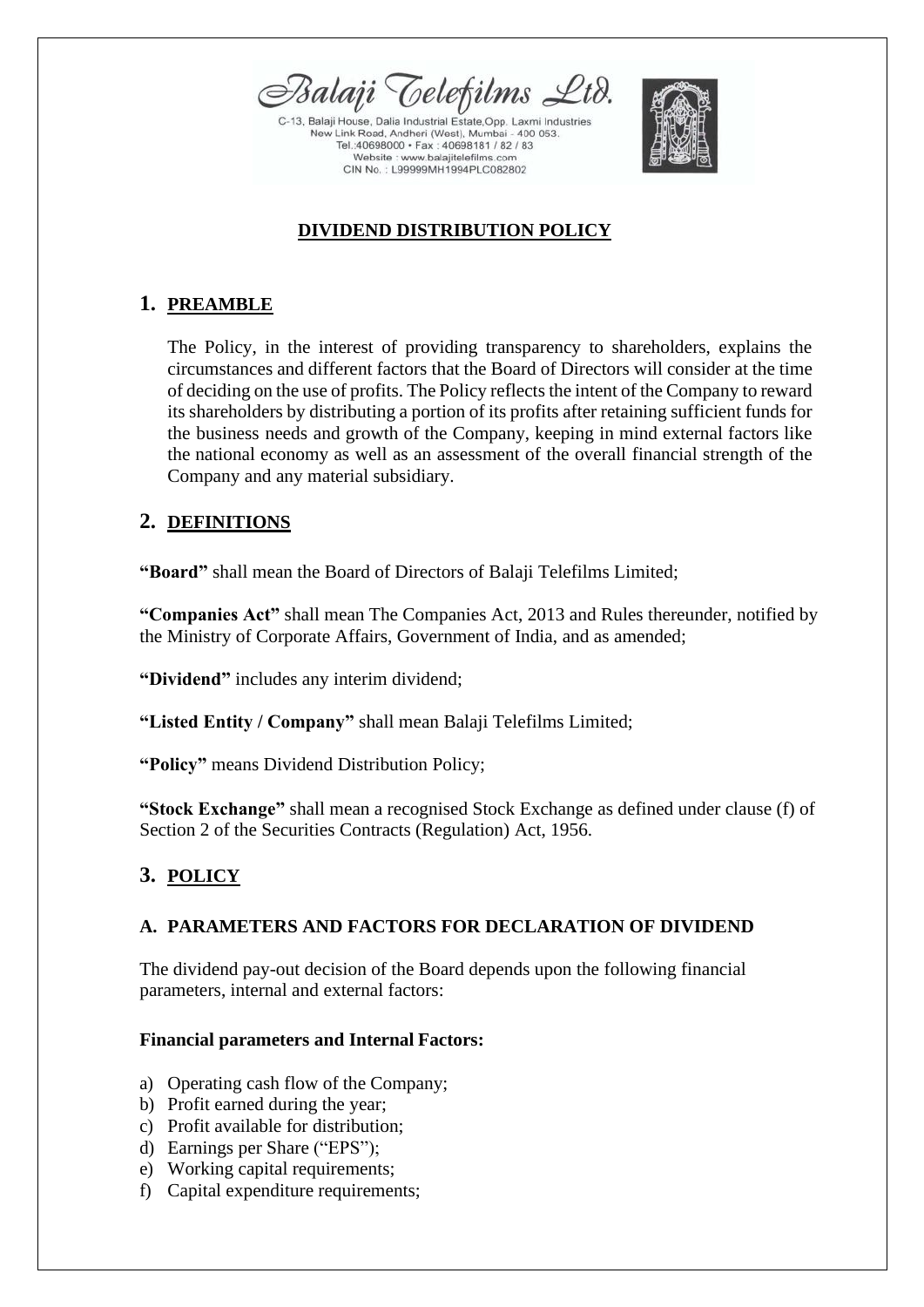- g) Business expansion and growth;
- h) Likelihood of crystallization of contingent liabilities, if any;
- i) Additional investment in subsidiaries and associates of the Company;
- j) Upgrading technology and physical infrastructure;
- k) Creation of a contingency fund to deal with any matter of emergency as approved by the Board;
- l) Acquisition of businesses or suitable investments;
- m) Cost of Borrowings;
- n) Past dividend pay-out ratio / trends.

#### **External Factors:**

- a) Economic environment;
- b) Government regulations;
- c) Capital markets;
- d) Global conditions;
- e) Statutory provisions and guidelines;
- f) Dividend pay-out ratio of competitors with similar revenue.

#### **B. CIRCUMSTANCES THAT WILL IMPACT DIVIDEND PAY-OUT**

A dividend pay-out is a crucial decision as it determines the amount of profit to be distributed among shareholders of the Company versus the amount of profit to be retained in business. The decision must balance the dual objective of appropriately rewarding shareholders and retaining profits in order to maintain a healthy capital adequacy ratio to support future growth. The shareholders of the Company will not be paid a dividend inthe following circumstances, subject to discretion of the Board of Directors:

- 1) Proposed expansion plans requiring higher capital allocation;
- 2) Decision to undertake any acquisitions, amalgamation, merger, joint ventures, new product launches, etc. which requires significant capital outflow;
- 3) Requirement of higher working capital for the purpose of business of the Company;
- 4) Proposal for buy-back of securities;
- 5) In the event of losses or inadequate profit.

#### **C. UTILIZATION OF RETAINED EARNINGS**

The Board will ask for earnings to be retained based on the available funds and on increasing the value of shareholders' investment in the Company. Decisions on the utilization of the retained earnings of the Company shall be based on the following factors:

- 1) Improving the Company's offerings to help it compete better in the market;
- 2) Expanding the Company's offerings to allow for increased revenue;
- 3) Increasing staff or equipment or ancillary resources to help the Company consolidate and grow its business;
- 4) Modernization plan including upgrading essential technology;
- 5) Replacement of capital assets;
- 6) Where the cost of debt is expensive;
- 7) Dividend payment;
- 8) Such other criteria as the Board may deem fit from time to time.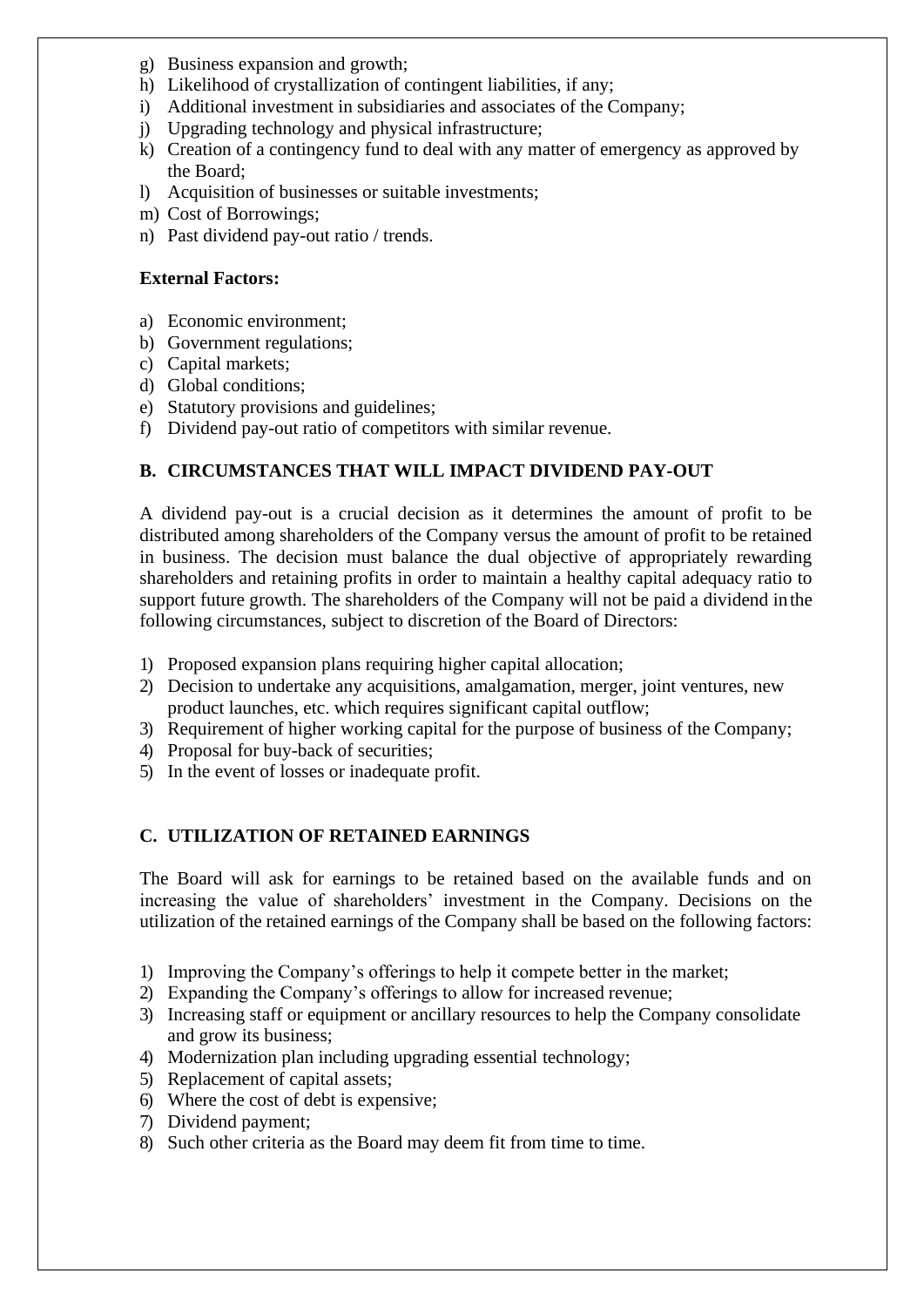#### **D. RATE/ QUANTUM OF DIVIDEND**

It has always been the Company's endeavor to deliver sustainable value to all its stakeholders, as evident from the past dividend track record of the Company. The Company will strive to distribute an appropriate level of profit to the shareholders in the form of a dividend as determined by the Board and based on the parameters and factors explained in this Policy.

#### **E. MANNER OF DIVIDEND PAYOUT**

#### **Final Dividend:**

- i. Recommendation, if any, shall made by the Board, usually in the Board meeting that considers and approves annual financial statements, subject to the approval of the shareholders of the Company.
- ii. The dividend, as recommended by the Board, shall be approved/declared at the Annual General Meeting of the Company.
- iii. The payment of dividends shall be made within the statutorily prescribed period from the date of declaration to those shareholders who are entitled to receive the dividend on the record date/book closure period, as per applicable law(s).

#### **Interim Dividend:**

- i. An Interim Dividend, if any, shall be declared by the Board.
- ii. Before declaring an Interim Dividend, the Board shall consider the financial position of the Company.
- iii. The payment of dividends shall be made within the statutorily prescribed period from the date of declaration to the shareholders entitled to receive the dividend on the record date, as per the applicable laws.
- iv. In case no Final Dividend is declared, an Interim Dividend paid during the year, if any, will be regarded as the Final Dividend at the Annual General Meeting.

### **F. PARAMETERS FOR VARIOUS CLASSES OF SHARES**

Since the Company has issued only one class of equity shares with equal votingrights, all Members of the Company are entitled to receive the same amount of dividend per share. Parameters for dividend payments in respect of any other class of shares will be as per the respective terms of issue, and in accordance with the applicable regulations if and when the Company decides to issue any other classes of shares.

### **4. THE POLICY SHALL NOT APPLY TO**

- a) Determination and declaration of dividend on preference shares, as and when issued by the Company, as the same will be per the terms of issue approved by shareholders;
- b) Distribution of dividend in kind, for instance, by issue of fully or partly paid bonus shares or other securities, subject to applicable law;